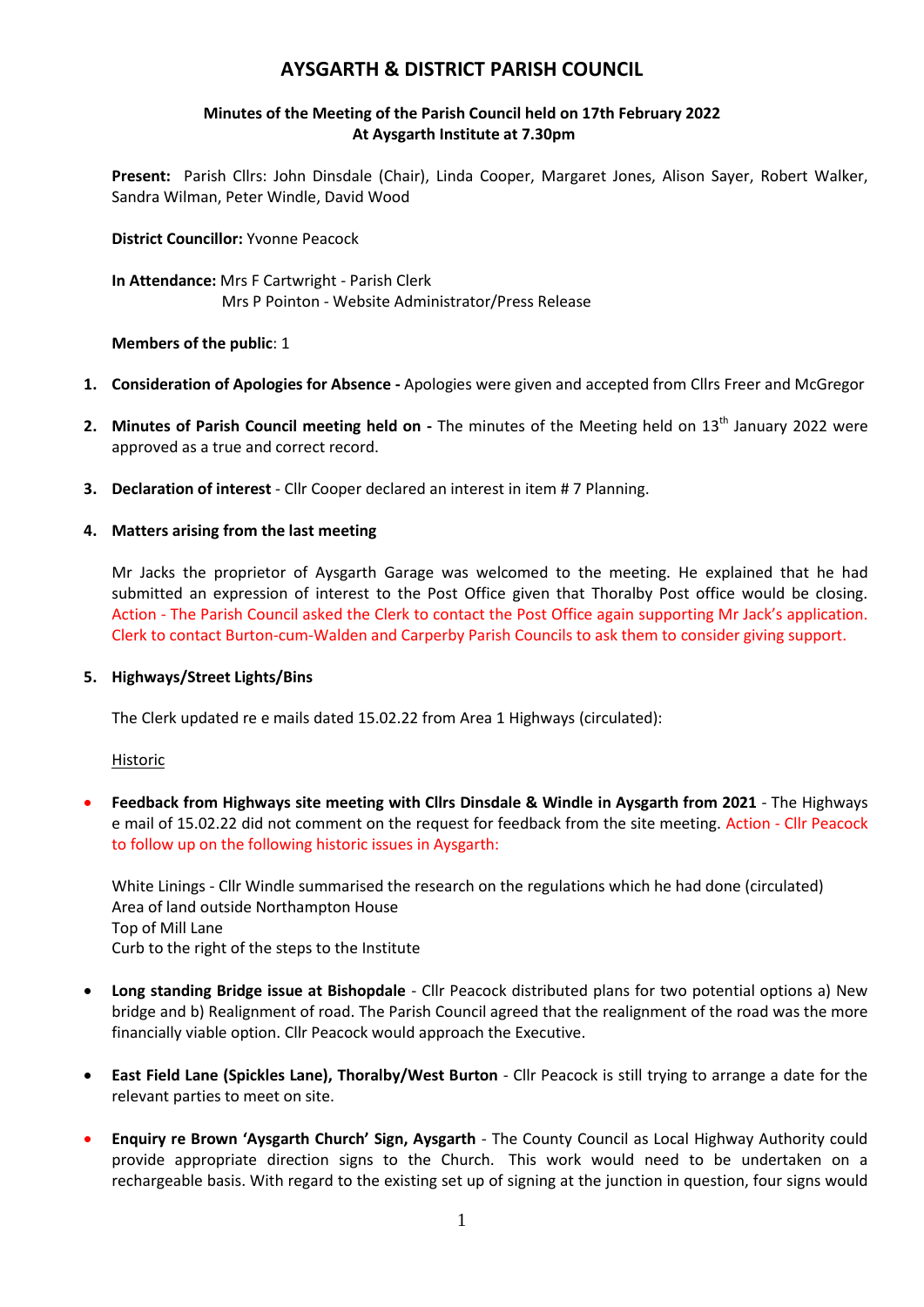be needed (one on each approach and two mounted back to back at the junction) and a rough estimate of cost for the County Council to supply and install the signs would be £750 plus VAT. Action - Clerk to send Highways e mail to Pip Pointon in case it was of interest to the Parochial Church Council to arrange/pay for.

- **Request for 'Unsuitable for road vehicles' sign at the top of Richmond Gate Lane, Aysgarth to Thornton Rust** - Arrangements will be made for an information sign reading 'Unsuitable For Motor Vehicles' to be installed on a new sign post at each end of the lane.
- **Request for 20MPH Speed Limit Dyke Hollins Lane, Aysgarth** When giving consideration to a request for a new or amended Speed Limit at a given location, careful reference is made to various criteria established by the Department for Transport which need to be met in order to justify a particular Speed Limit. In the case of a 20 Mph Speed Limit, there must be a certain level of development in depth in terms of houses, premises and accesses adjacent to the road in order that motorists can appreciate why the limit has been introduced. Re this particular section of road which passes through open countryside, the criteria necessary to justify the introduction of a 20 Mph speed limit are not met. Whilst the prevailing speed limit is 'National', the characteristics of the road are however such that the speed of a 'reasonable' motorist is naturally restricted to an appropriate level. Whilst it is accepted that certain motorists may choose to drive at a speed which is considered by others to be inappropriate, it is likely that the same motorists would still choose to drive at the same speed even if a lesser limit was posted as there would be little opportunity for it be enforced.
- **Tarmac on the entrance to the large car park outside the Falls Motel, Aysgarth** Highways had not received any reports on this matter. Highways inspected it on 12.01.22 and confirm that the defect is not within the Highway, they are within the apron of the access to the car park, so they are the responsibility of the landowner to repair. Cllr Walker had reported it via the Pothole Portal but the case had been closed down. Action - Cllr Peacock to raise at her next meeting.

### **New - Action - Clerk to report to Highways**

- **Potholes**  Cllr Windle advised that there were two potholes (which were not surface wear) opposite Cherry Tree Farmhouse on each side of the roadside layby in Aysgarth. The clerk advised that there was a deep pothole outside of 'The Ferns' in Aysgarth.
- **Blocked Drains** Cllr Walker advised that the drain opposite 'Flatlands' in Aysgarth is blocked. Cllr Sayer advised that there were various drain problems in Bishopdale.

### **6. Financial Matters**

### **6.1 The council resolved to authorise the following payments:**

| Chq#         | Payee              | £         | <b>Description</b>                                   |
|--------------|--------------------|-----------|------------------------------------------------------|
| 101022       | F Cartwright       | 112.92    | Clerk Pay - February 22                              |
| 101023       | F Cartwright       | 10.00     | Clerk Expenses - February 22                         |
| 101024       | Aysgarth Institute | 70.00     | Meetings x 7 May, July, Sept, Oct, Nov, Jan & Feb 22 |
| 101025       | <b>PWC</b>         | 900.00    | Fees for Env Stewardship Extension 2022              |
| 101026       | P Pointon          | 269.04    | Reports, Admin of Website & Domain Renewal           |
| 101027       | <b>British Gas</b> | 57.28     | Electricity Rock Garden 17.10.21 - 15.01.22          |
| 101028       | F Cartwright       | 112.92    | Clerk Pay - March 22                                 |
| 101029       | F Cartwright       | 10.00     | Clerk Expenses - March 22                            |
| 101030       | Insurance          | 347.04    | Insurance renewal 01.04.22 - 31.03.23                |
| <b>Total</b> |                    | £1,889.20 |                                                      |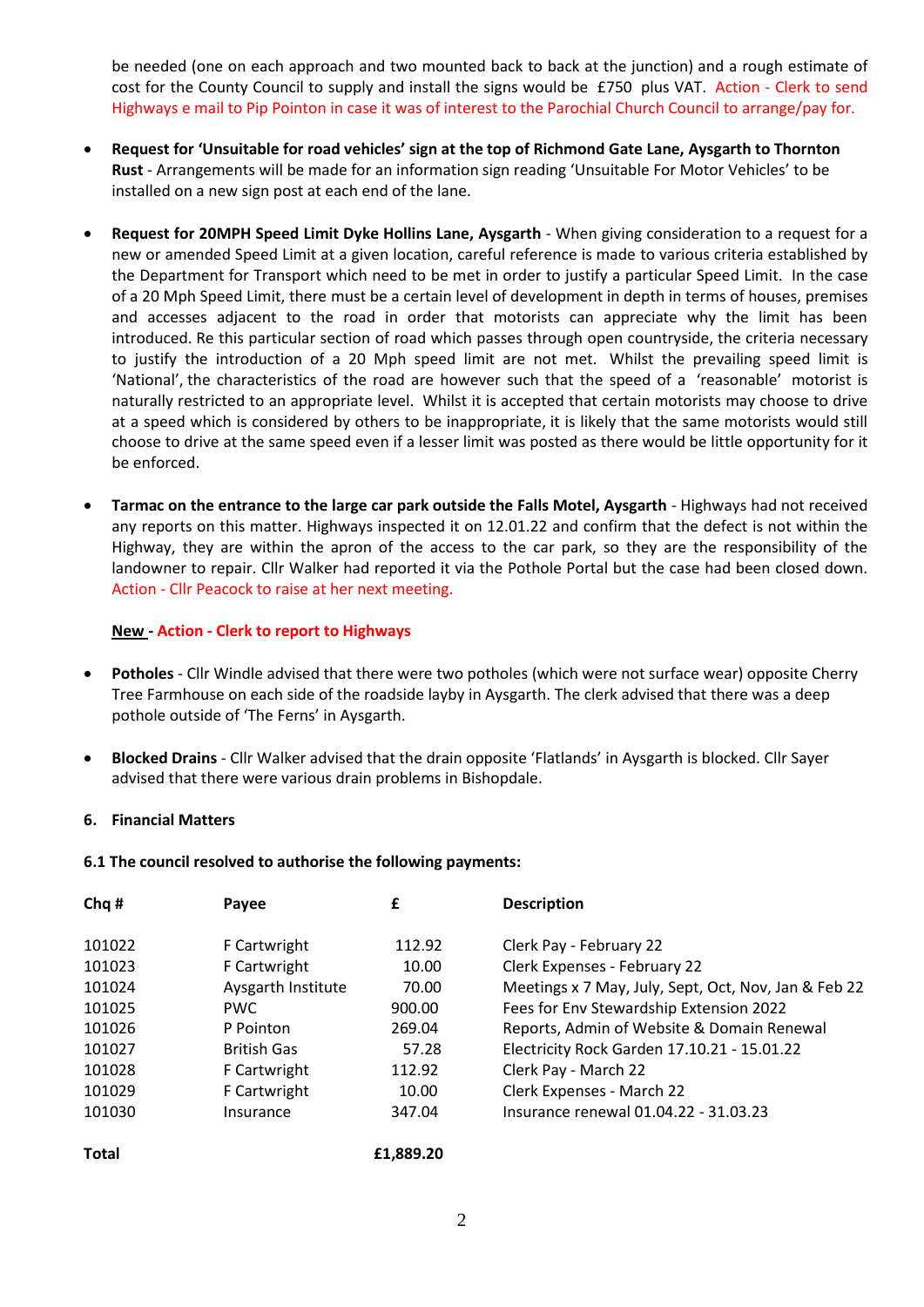The PWC invoice Fees for Env Stewardship Extension 2022 would be paid for via the Thoralby Moss bank account.

Cllr Dinsdale said that arrangements had been made to order new defibrillator parts for Thornton Rust following damage from the storm power outage. He will pay for the parts which cost c£162.00 and claim it back from the Parish Council through the Expense process.

## **6.2 Banking Arrangements**

The Parish Council reviewed the Telephone Banking forms which the Clerk had completed to provide access to telephone banking. The Chairman signed the form. Action - Clerk to post to HSBC. Online Banking arrangements would be looked into once access to the telephone system was obtained.

# **7. Planning - To consider the following Planning Applications:**

# **New**

**R/51/25K** - Full planning permission for alterations to existing double garage store/beer store to facilitate an ancillary Deli Counter facility at Aysgarth Falls Hotel and Restaurant, Church Bank, Aysgarth, DL8 3SR - **The Parish Council had no comment to make.**

**R/58/16H** - Householder planning permission to replace coal fired central heating system with oil fired system, including replacement of stone coal store with double bunded plastic oil tank at Pen View, Westfield Lane, Thoralby, DL8 3SU - **The Parish Council had no comment to make.**

**R/53/11A** - Full planning permission for conversion of barn to form local occupancy dwelling/holiday accommodation with associated parking and works to access track; together with installation of new package treatment plant at Great Barn, Kidstones, Bishopdale - Action - The Parish Council asked the clerk to write to YDNPA supporting the applicant in his intention to diversify to keep farming viable.

**R/53/33** - Full planning permission for conversion of barn to local occupancy dwelling/holiday accommodation, together with installation of package treatment plant at Barn to south-east of B6160, Kidstones Farm, Bishopdale, DL8 3TQm - Action - The Parish Council asked the clerk to write to YDNPA supporting the applicant in his intention to diversify to keep farming viable.

# **The status of the below previously considered applications TBC (Citizen's Portal not available):**

**R/57/6X** - Full planning permission for demolition of existing WC block and construction of 2 storey bedroom accommodation, bin store and general store, to include: 2 No ground floor en suite bedrooms with disabled access and facilities, 4 No first-floor bedrooms (2 en suite), 2 No single storey stores, parking area and installation of sewage treatment plant at Street Head Caravan Park, Newbiggin, DL8 3TE - **The Parish Council had no comment to make.**

**R/57/6W -** Full planning permission for construction of two single storey buildings to provide 6 No letting rooms and 2 No staff accommodation rooms; removal of existing staff caravan; demolition of part of existing store; extension of existing car park and installation of sewage treatment unit at Street Head Inn, Newbiggin, DL8 3TE - **The Parish Council had no comment to make.**

**R/57/3K** - Full planning permission for erection of glass fused steel slurry store with cover at West Lane Farm, Bishopdale DL8 3TG - **The Parish Council had no comment to make.**

# **The previously considered planning applications are showing on the YDNPA Citizens Portal as:**

### **Approved Conditional - none**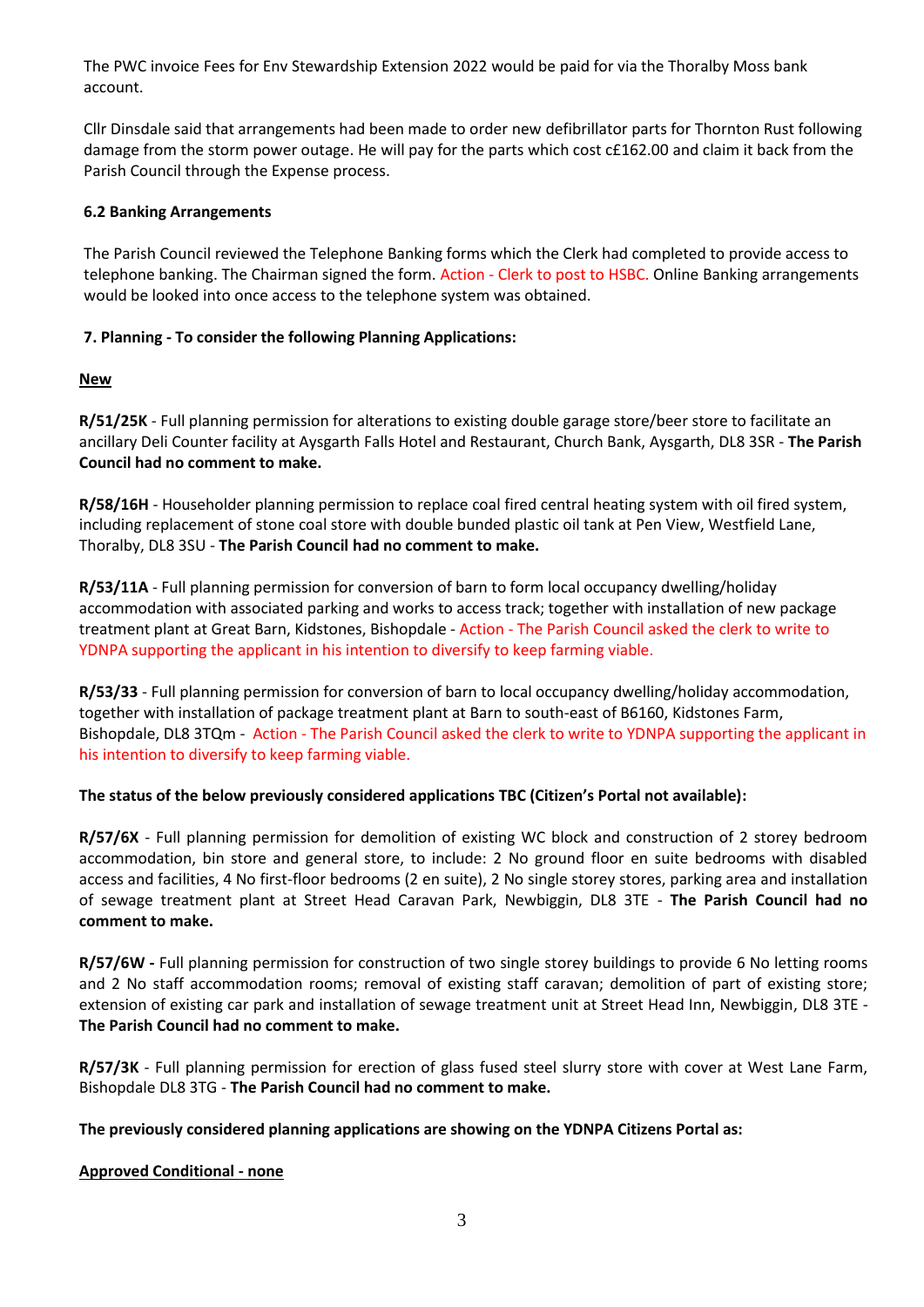## **Under Consideration**

**R/59/50C** at Hardbanks Barn, Thornton Rust, DL8 3AS

**R/53/27G** at Kidstones Bridge, Bishopdale, DL8 3TG

**R/58/96A** - Full planning permission for erection of a single storey local occupancy dwelling and provision of parking area 50m south-west of main site (adjacent to Stanley House) at Land to rear of the Reading Room, Westfield Lane, Thoralby, DL8 3SU

## **Awaiting Legal Agreement**

**R/53/32** at Big Laithe, Bishopdale **R/51/54M** at Birkbeck House, Aysgarth, DL8 35R

The Parish Council discussed a historic planning application for a temporary chalet for a gamekeeper at the bottom of Kidstones whilst two houses were built. The houses have not been built and the chalet has not been taken down. The date that the chalet should have been taken down was March 21. Action - Clerk to report this to YDNPA.

# **8. Thoralby Moss and Thornton Mire** *(Standing Item)*

**Thoralby Moss Grazing License** - Cllr Dinsdale said that Mr Fawcett was liaising with PWC re clarification on some queries. The Parish Council asked that Cllr Dinsdale contact Mr Fawcett in advance of the Thoralby Parish meeting.

# **9. Ownership of Land/Rights of Way (Standing Item)**

Cllr Dinsdale had contacted the solicitor re whether a 'cautionary note' could be advised to Land Registry and is awaiting a response.

## **10. Natural England Higher Level Stewardship (HLS) agreement expires in 2021**

The Invoice received from PWC for services to negotiate the extension of the existing Environment Stewardship for a period of 12 months was approved.

# **11. Rock Garden, Aysgarth - Water Leak and Business Stream Invoices (Circulated)**

Cllr Dinsdale updated the meeting that he and J Neate Building & Garden Maintenance had taken the plants out, sucked the water out and were now waiting for better weather so it could dry out before applying the tanking paint. The cause of the leak was confirmed as deterioration of the tanking paint. Action - clerk to contact Business Stream again to advise that repair work had commenced and was ongoing, metre readings could not be taken and to ascertain whether there was any assistance available towards the bill which now stands at £558.36 bill for the period 29.07.21 - 27.01.22.

# **12. Insurance Renewal 2022 - Pre-Renewal Questionnaire & Recommended Renewal Quote (Circulated)**

The Parish Council reviewed the Pre-Renewal Questionnaire & Recommended Renewal Quote and accepted the quote at £347.04. It was noted that the 3-year deal expires at the 2023 renewal. Action - Clerk to advise the insurers that Rock Garden in Aysgarth has a recirculating water feature (which is turned off in winter) on the 'River, lake, pond, or any other body of water' section in the Underwriting Information section of the Pre-renewal questionnaire and the PC Portfolio Statement of Fact.

### **13. Correspondence (Circulated)**

The Parish Council noted and commented on the correspondence received as follows:

E mail dated 12.01.22 from NYCC - Enhanced Partnership Consultation (closes 07.02.22)